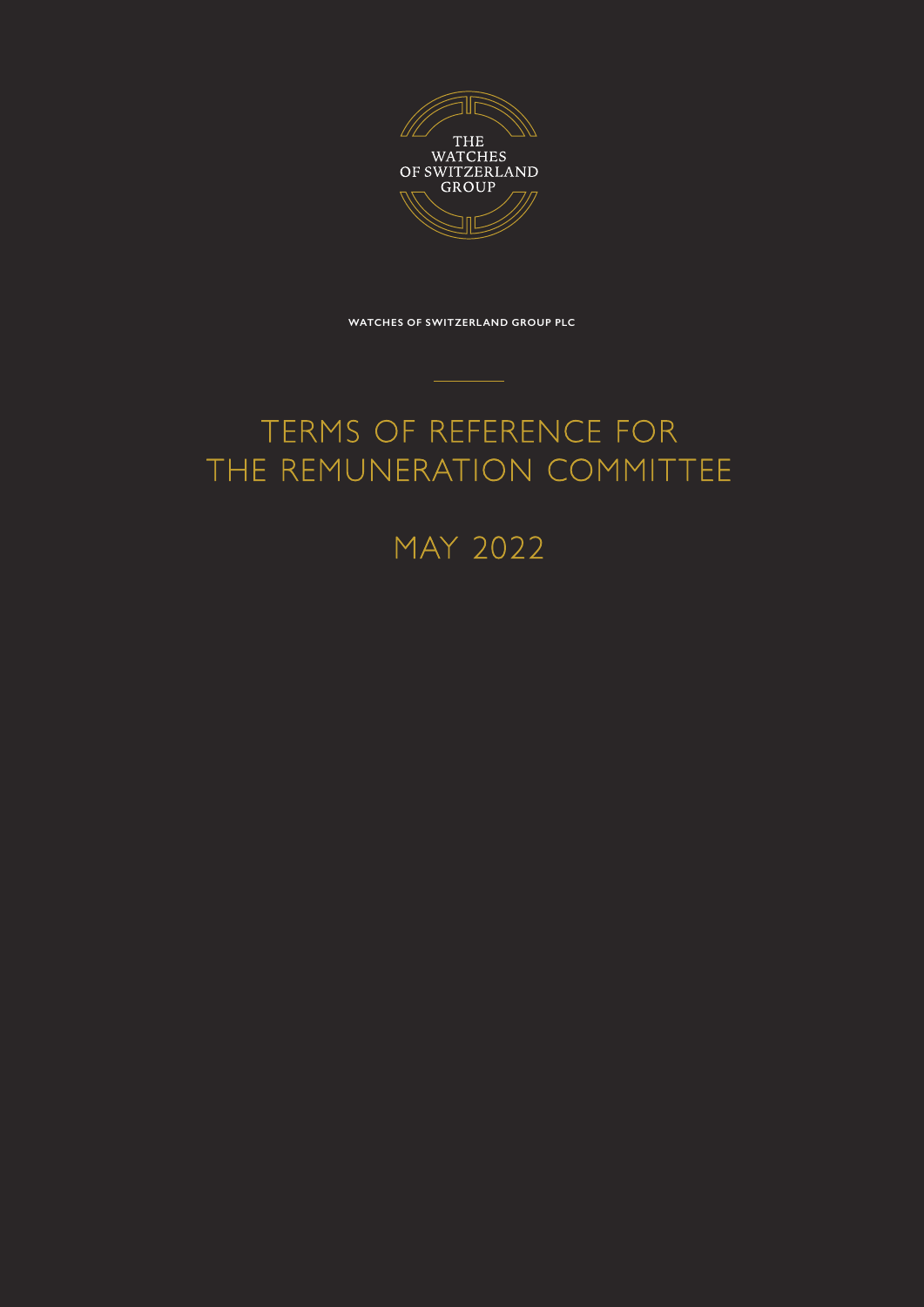# WATCHES OF SWITZERLAND GROUP TERMS OF REFERENCE FOR THE REMUNERATION COMMITTEE

The Remuneration Committee (the "Committee") is a committee of the board of directors (the "Board") of Watches of Switzerland Group PLC (the "Company") from which it derives its authority and to which it regularly reports.

#### **1 MEMBERSHIP**

- 1.1 The Committee shall comprise a chair and a minimum of two members. Each Committee member shall be an independent non-executive director as determined by the Board (in accordance with the principles of the UK Corporate Governance Code 2018 (the "Code").
- 1.2 The Board shall appoint members of the Committee, on the recommendation of the Nomination Committee, in consultation with the Committee chair. It is recognised that the number of members may fall below three for temporary periods due to departures pending new appointments.
- 1.3 The Chair of the Board may be a member of the Committee, if they were considered to be independent on appointment as Chair of the Board. The Chair of the Board may not be the chair of the Committee.
- 1.4 Subject to the provisions of the Company's articles of association and to the provisions of the letter of appointment of each director of the Company, appointments to the Committee shall be for a period of up to three years, which normally may be extended for two further three year periods, provided the director still meets the criteria for membership of the Committee.
- 1.5 The Board shall appoint the chair of the Committee from among the independent nonexecutive directors. In the absence of the Committee Chair and/or an appointed deputy, the remaining members present at a meeting shall elect one of their number present to chair the meeting.
- 1.6 The Committee chair shall review membership of the Committee annually, as part of the annual performance evaluation of the Committee.
- 1.7 Before appointment as chair of the Committee, the appointee should have served on a remuneration committee for at least 12 months.

## **2 SECRETARY**

The company secretary, or his or her nominee, shall act as the secretary of the Committee and provide all necessary support to the Committee, including the recording of Committee minutes and ensuring that the Committee receives information and papers in a timely manner to enable full and proper consideration of the relevant issues.

## **3 QUORUM**

The quorum necessary for the transaction of business at a Committee meeting shall be two members, present in person or by audio or video conference.

## **4 MEETINGS**

- 4.1 The Committee shall meet at least three times a year and otherwise as required.
- 4.2 Only members of the Committee have the right to attend Committee meetings. However, other individuals such as the Chair of the Board, the Chief Executive Officer, Executive Directors, Human Resources Director and external advisers may be invited to attend for all or part of any meeting, as and when appropriate and necessary and with the agreement of the Committee chair. The Committee Chair shall have the discretion to decide who, other than Committee members, shall attend and address Committee meetings.
- 4.3 No person (including directors or the Chair of the Board shall participate at a meeting of the Committee (or during a relevant part) at which any part of their remuneration is being directly discussed or participate in any recommendation or decision specifically concerning their remuneration.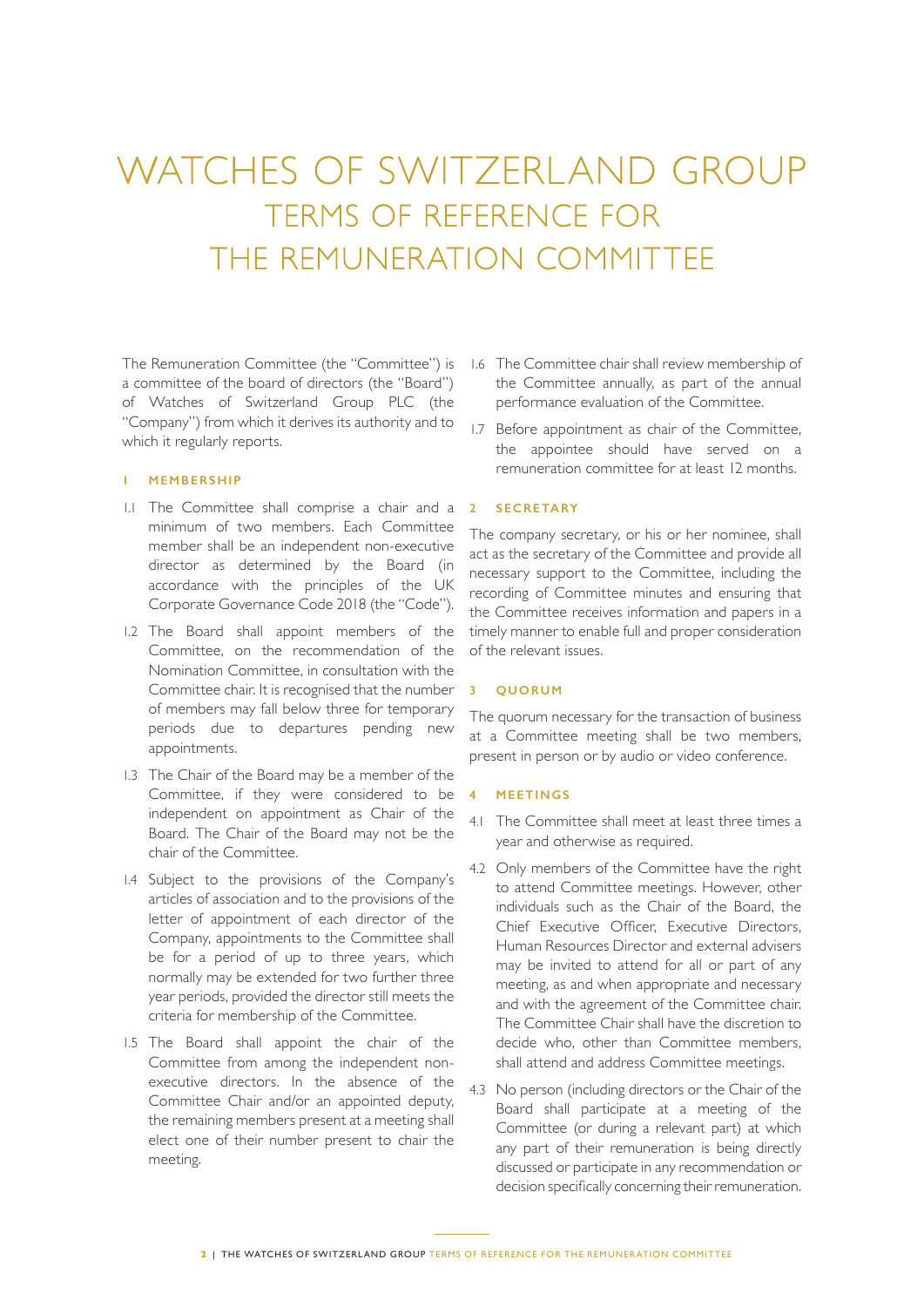#### **5. NOTICE OF MEETINGS**

- 5.1 Meetings of the Committee shall be called by the secretary of the Committee at the request of the Committee Chair or any member of the Committee.
- 5.2 Unless otherwise agreed, notice of each meeting confirming the venue, time and date, together with an agenda of items to be discussed, shall be forwarded to each member of the Committee no later than five working days before the date of the meeting. Supporting papers shall be sent to Committee members and to other attendees as appropriate, at the same time, but Committee papers may be forwarded at shorter notice with the approval of the Committee chair.
- 5.3 A duly convened Committee meeting at which a quorum is present shall be competent to exercise all or any of the authorities, powers and discretions vested in or exercisable by the Committee.

## **6 MINUTES OF MEETING**

- 6.1 The secretary shall minute the proceedings and resolutions of all committee meetings, including the names of those present and in attendance.
- 6.2 Draft minutes of committee meetings shall be circulated promptly to all members of the Committee. Once approved, minutes should be circulated to all other members of the Board unless in the opinion of the Committee Chair it would be inappropriate to do so.
- 6.3 A resolution in writing and signed by all Committee members will be as effective as a resolution passed at a Committee meeting. Any such written resolution shall be tabled and noted at the next meeting of the Committee.

#### **7 ANNUAL GENERAL MEETING**

The Committee Chair should attend the annual general meeting to answer any shareholder questions on the committee's activities.

#### **8 OBJECTIVE**

- 8.1 The objective of the Policy shall be to attract retain and motivate executive management of the quality required to run the Company successfully without paying more than is necessary, having regard to the views of shareholders and other stakeholders.
- 8.2 The Policy should have regard to the risk appetite of the Company and alignment to the Company's long-term strategic goals.

#### **9 DUTIES**

The Committee shall carry out the following duties for the Company and its subsidiaries (the "Group") as appropriate:

- 9.1 determine and agree with the Board the framework or broad policy for the remuneration of the Executive Directors and setting remuneration for the Chair of the Board, the Chief Executive Officer, the Executive Directors, and the senior management including the Company Secretary, including pension rights and any compensation payments (the "Policy"). There should be a formal and transparent procedure for developing policy on executive remuneration. The definition of "senior management" for this purpose should be determined by the Board but should normally include the Senior Management and other such members of the executive management as the Committee is designated to consider).
- 9.2 The remuneration of non-executive Directors shall be a matter for the Chair of the Board and the executive members of the Board, both within the limits set out in the Company's articles of association. No Director shall be involved in any decisions as to his or her own remuneration.
- 9.3 in determining the Policy, take into account all factors which it deems necessary, including:
	- (i) any relevant legal requirements, the provisions and recommendations in the Code and the UK Listing Authority's Listing Rules, relevant guidance, and the impact of reporting requirements;
	- (ii) pay and employment conditions across the Group, especially when considering annual salary increases;
	- (iii) workforce remuneration and related policies; and
	- (iv) the alignment of incentives and rewards with the Company's purpose, culture, values and long-term strategy of the Company.
- 9.4 review the ongoing appropriateness and relevance of the Policy taking into account the factors noted in paragraph 9.1, 9.3 and 9.17.
- 9.5 approve the design of, and determine targets for, any performance related pay schemes for executive directors and senior management operated by the Group and approve the total annual payments made under such schemes. Performance related elements should be transparent, stretching and rigorously applied. In designing such schemes, the Committee will ensure in normal circumstances a total vesting and holding period of five years of more and should follow the remuneration policy.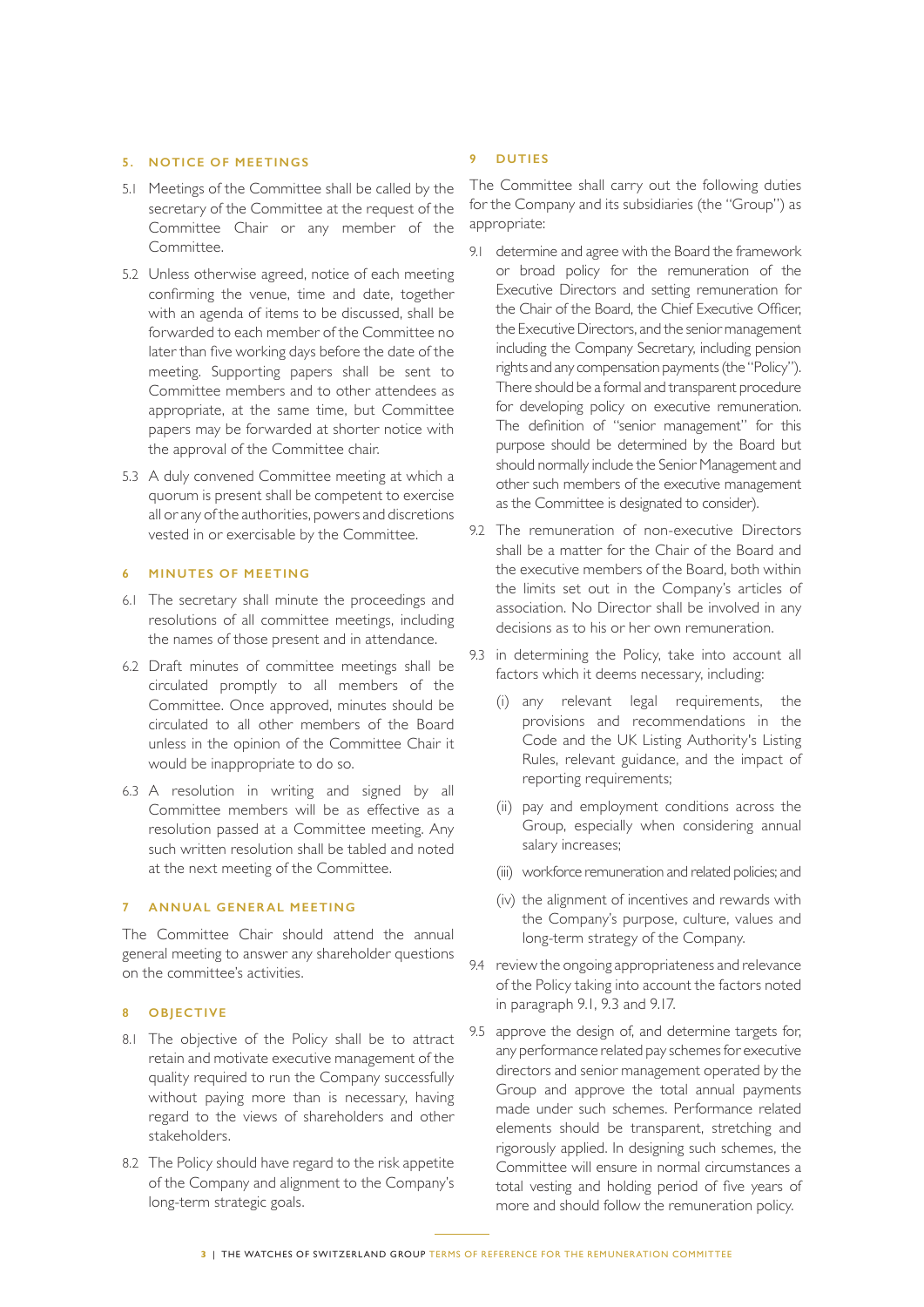- 9.6 approve the design of, and determine targets for, any post-employment shareholding requirements for executive directors encompassing both unvested and vested shares.
- 9.7 Review the design of all new share incentive schemes (including long-term incentive schemes as defined in the Listing Rules) and significant changes to such schemes for approval, in each case, by the Board and shareholders. For any such schemes, determine each year:
	- (i) whether awards will be made, and if so, the overall amount of such awards and the individual awards to each executive Director and senior management (as applicable);
	- (ii) the exercise price at which long-term incentives, share options or awards are to be granted; and
	- (iii) the performance targets to be applied.
- 9.8 Determine the policy for, and scope of, pension arrangements (if any) for each executive director and senior management and in doing so ensure that the pension contribution rates for executive directors, or payments in lieu, are aligned with those available to the workforce.
- 9.9 Ensure that contractual terms on termination, and any payments made, for directors and senior management of the Group are within the terms of the Policy.
- 9.10 Within the terms of the agreed policy and in consultation with the Chair of the Board and/or the Chief Executive Officer as appropriate, determine the total individual remuneration package of the Chair of the Board, each executive director, and senior management including bonuses, incentive payments, share options or other share awards and any compensation payments.
- 9.11 Review workforce remuneration and related policies.
- 9.12 Oversee any major changes in employee benefits structures throughout the Company or the Group.
- 9.13 Review the Policy for authorising claims for expenses from the Directors.
- 9.14 Ensure that all provisions regarding disclosure of remuneration, are fulfilled (including the requirements of the Code and relevant legislation).
- 9.15 Be responsible for establishing the selection criteria, selecting, appointing and setting the terms of reference for any remuneration consultants who advise the Committee but within any budgetary constraints of the Board.
- 9.16 Obtain reliable, up-to-date information about remuneration in other companies of comparable scale and complexity, with a view to judging where to position the Company relative to other companies.
- 9.17 When determining Policy and practices, the Committee should address the following:
	- Clarity: remuneration arrangements should be transparent and promote effective engagement with shareholders and the workforce;
	- Simplicity: remuneration structures should avoid complexity and their rationale and operation should be easy to understand;
	- Risk: remuneration arrangements should ensure reputational and other risks from excessive rewards, and behavioural risks that can arise from target-based incentive plans, are identified and mitigated;
	- Predictability: the range of possible values of rewards to individual directors and any other limits or discretions should be identified and explained at the time of approving the policy;
	- Proportionality: the link between individual awards, the delivery of strategy and the longterm performance of the company should be clear. Outcomes should not reward poor performance; and
	- Alignment to culture: incentive schemes should drive behaviours consistent with the Company purpose, values and long-term strategy.